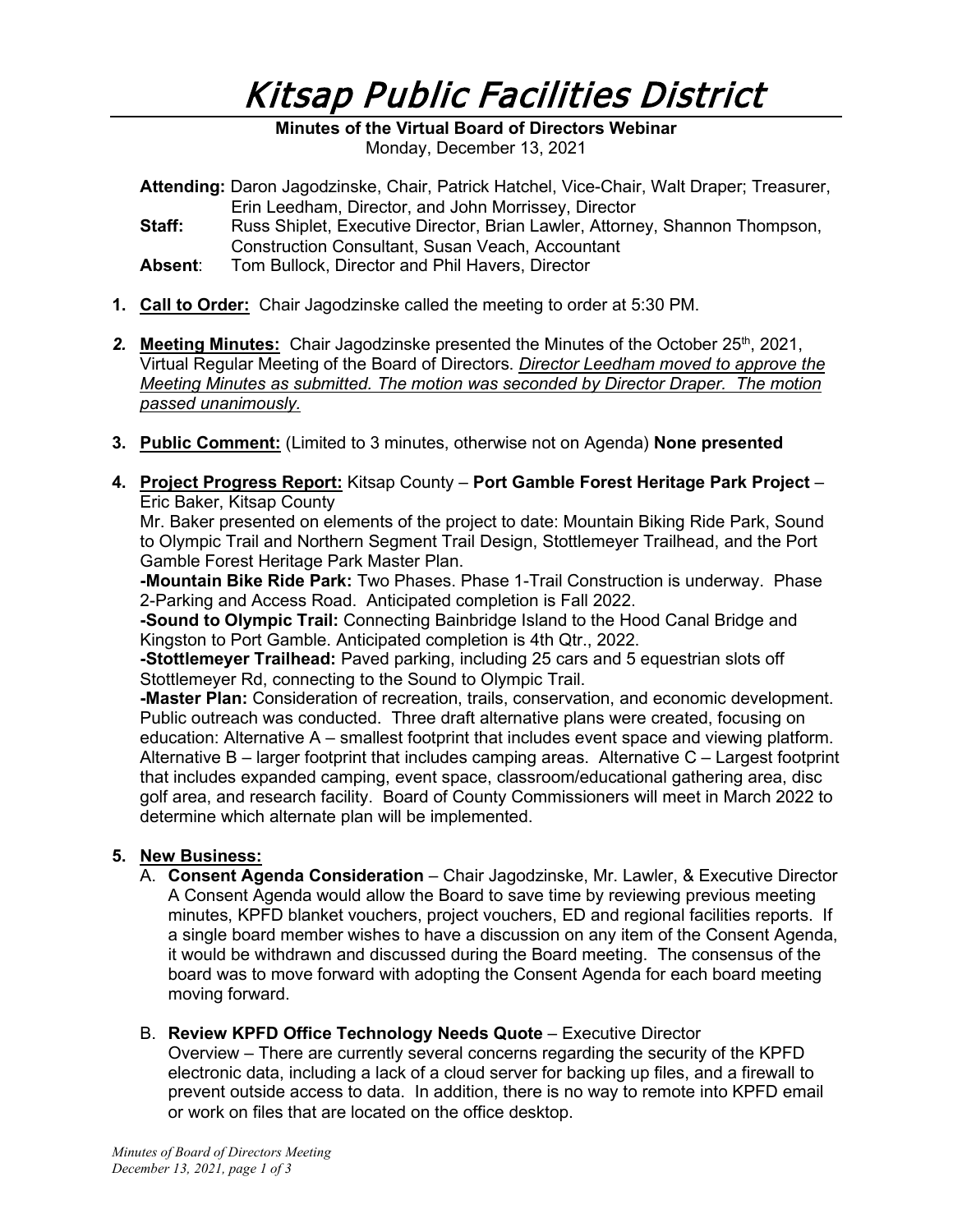The Executive Director reached out to Help Desk Calvary and requested two quotes: 1. IT hardware and software needs within the office, including a laptop that would allow for remote access, as well as the establishment of a cloud-based server and firewall installation. 2. IT 24/7, 365 days hardware and software monthly support cost. The hardware and software needs quote are \$8,726.73. The monthly monitoring service quote is \$259.00. *Director Morrissey moved to allow for the expenditures of \$8,726.73 for IT hardware and software needs, as well as \$259.00 per month for IT support. It was seconded by Director Draper and passed unanimously.*

C. **KPFD Credit Card Consideration –** Executive Director

This discussion will be tabled until the next Board of Directors Meeting.

D. **Discuss on Approval for Invoice Payment Process** – Chair Jagodzinske & Mr. Thompson of Barker Creek Consultant

An Invoice Review Flowchart was presented and discussed to provide clarity on how project-related invoices come in, sent to Barker Creek Consulting for review of completeness and entirety, returned for additional information, or sent back to KPFD for Board approval. Based upon the review of project invoices recently received, each invoice does not meet the criteria for completeness and entirety. Therefore, no project invoices were presented for board approval at this meeting.

E. **2022 Budget Approval** – Executive Director & Treasurer Draper

The proposed budget was presented to the board. Treasurer Draper noted some minor increases commiserate with payroll and is reasonable. IT services is another increase from previous years. At some point the Executive Director would like to have a further discussion on the advertising and marketing budget line item, ensuring that what is earmarked is money well spent. Board of Director stipends was increased as well, based on 2021 payouts. *Treasurer Draper moved to approve the 2022 Budget as presented. It was seconded by Director Leedham and passed unanimously.*

F. **Discuss of Public Disclosure Requirements for Special Meetings** – Mr. Lawler of JPC PLLC

A special meeting is defined as a quorum of the Board of Directors who desires to get together to discuss a variety of topics. There is a 24-hour notice requirement by mail, fax, or email to each board member and member of the news media on file with the KPFD that requests to get noticed at any public meetings. The best practice is to also publish the notice on the KPFD website 24 hours prior to the meeting. Physical signage of the meeting must be placed on the door where the special meeting is being held. Of note, during a special meeting, you cannot act on any items that are not listed on the agenda.

- G. **Review Resolution 01-2021- 2022 Meeting Schedule** Chair Jagodzinske *Director Leedham moved to accept Resolution 01-2021 for the 2022 Board of Directors Meeting Schedule. Treasurer Draper seconded the motion. Discussion – May 30 is Memorial Day. The Executive Director recommends meeting schedule be amended to move the May meeting to the 23rd. The motion passed unanimously.*
- H. **Review Resolution 03-2021- Executive Director Appointment as the KPFD Investment Officer** – Chair Jagodzinske & Executive Director The Executive Director will have the authority to communicate with the Kitsap County Treasurers Office to invest funds that allows the KPFD to pay its overhead costs and project invoices. *Treasurer Draper made a motion to approve Resolution 03-2021, appointing the Executive Director as the KPFD Investment Officer. Vice-Chair Hatchel seconded the motion and passed unanimously.*